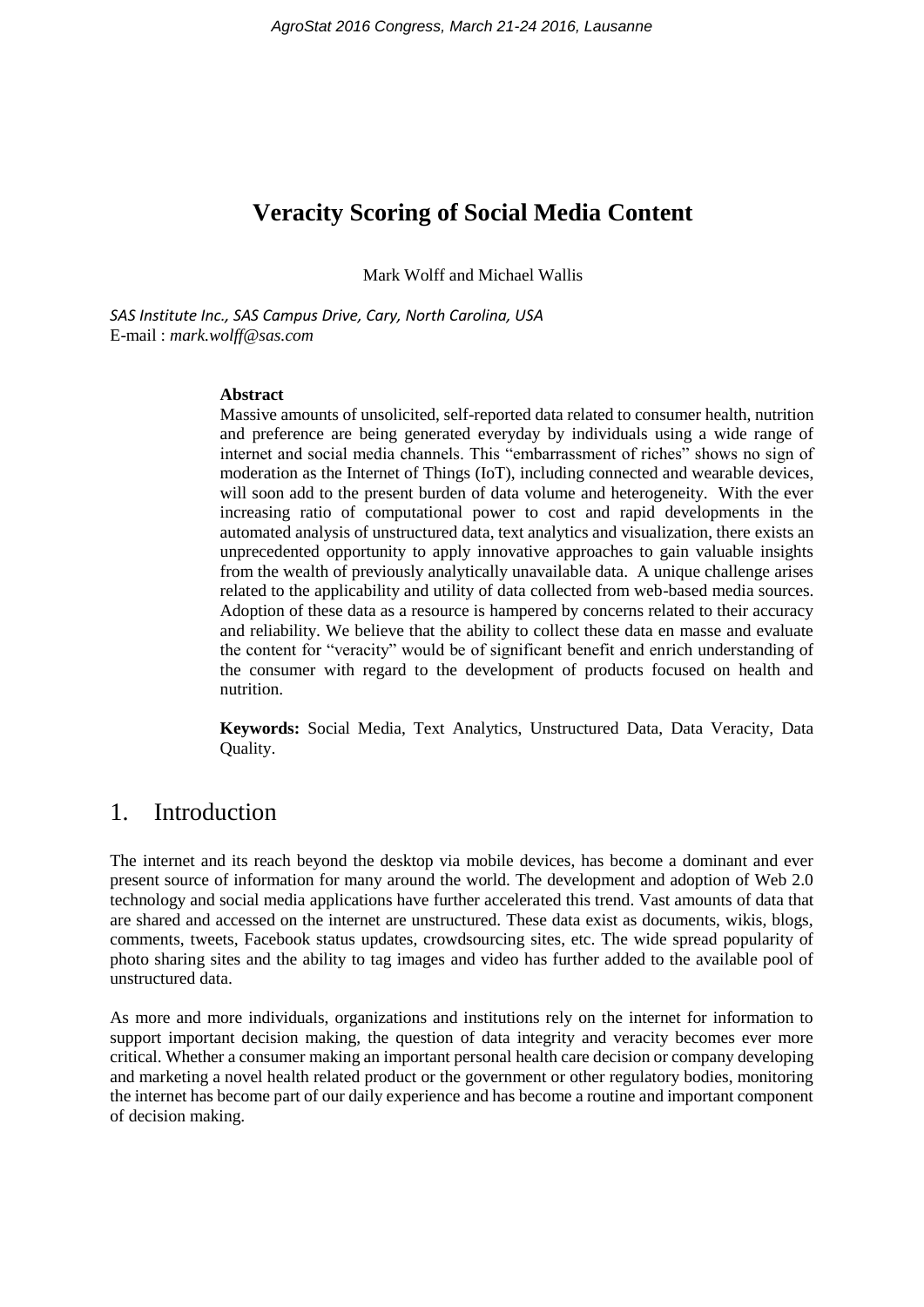A particular area if interest and concern is the applicability and utility of social media data to help better understand the risk to benefit of products. Individuals routinely contribute and consume solicited and unsolicited information about a variety of health related issues using a wide range of internet and social media channels. Such data offer a potentially valuable resource in the context of monitoring risk, benefit and preference for the industry and for regulatory agencies. Adoption of these data as a resource has been hampered by concerns related to the accuracy and reliability of data and a lack of guidance for the industry especially as related to issues of legal liability. We believe that the ability to evaluate and score information for veracity of social media data would provide a benefit to public health and safety, to the pharmaceutical industry and to the regulators. Each would benefit from the ability increase confidence in data collected from social media.

We propose a method for applying a "veracity score" to data that have been collected and prepared for analysis from a variety of internet sources, including social media. The "veracity score" would be in context of the source data and would reflect a measure of confidence associated with the specific data collected. Unstructured data would be processed through a Natural Language Processing/Text Analytic engine. The analysis entails the application of both empirical and theoretical methods to understand how specific relationships between the data, its source and other factors can be used to evaluate "veracity". Additionally, a process of logical analytical gates, based on rules, outlier detection, and pattern analysis/ matching can be applied to further verify and score the collected data in preparation for safety related analysis.

For example, a forum entry that contained self-reported information about an individual's experience with a specific medical device would be analyzed as to what relevant information are present. Those data would be processed with appropriate dictionaries and taxonomies and would be cross referenced with internal data as well as external databases. Summary reports would be generated identifying the source, relevant information such as author, data source, post/repost, date, etc. for data which have met established veracity thresholds. Thresholds and alerts can be set to identify specific cases for review thus creating an automated, learning-enabled system.

To demonstrate our approach of automated text analysis of publicly available Social Media and Unstructured Data sources from the web we have focused on an individual medical device, the Vagus Nerve Stimulator.

Our objectives were as follows;

- 1) Identify four websites where individuals are posting publicly available comments on their experience with the device of interest
- 2) Collect, processes and analyze comments
	- a. Identify documents that;
		- i. Refer specifically to the device of interest
		- ii. Comments that are part of a thread related to the device of interest
			- iii. Contain terms identified as known "Adverse Events" (AEs)
				- 1. AE terms consistent with the product label
				- 2. Specific AE terms not on the product label
				- 3. Terms that identify other drugs, substances or devices
		- b. Perform document author "Veracity/Integrity analysis
- 3) Identify relevant scientific literature PubMed abstracts
- 4) Identify relevant reports as collected on the MAUDE database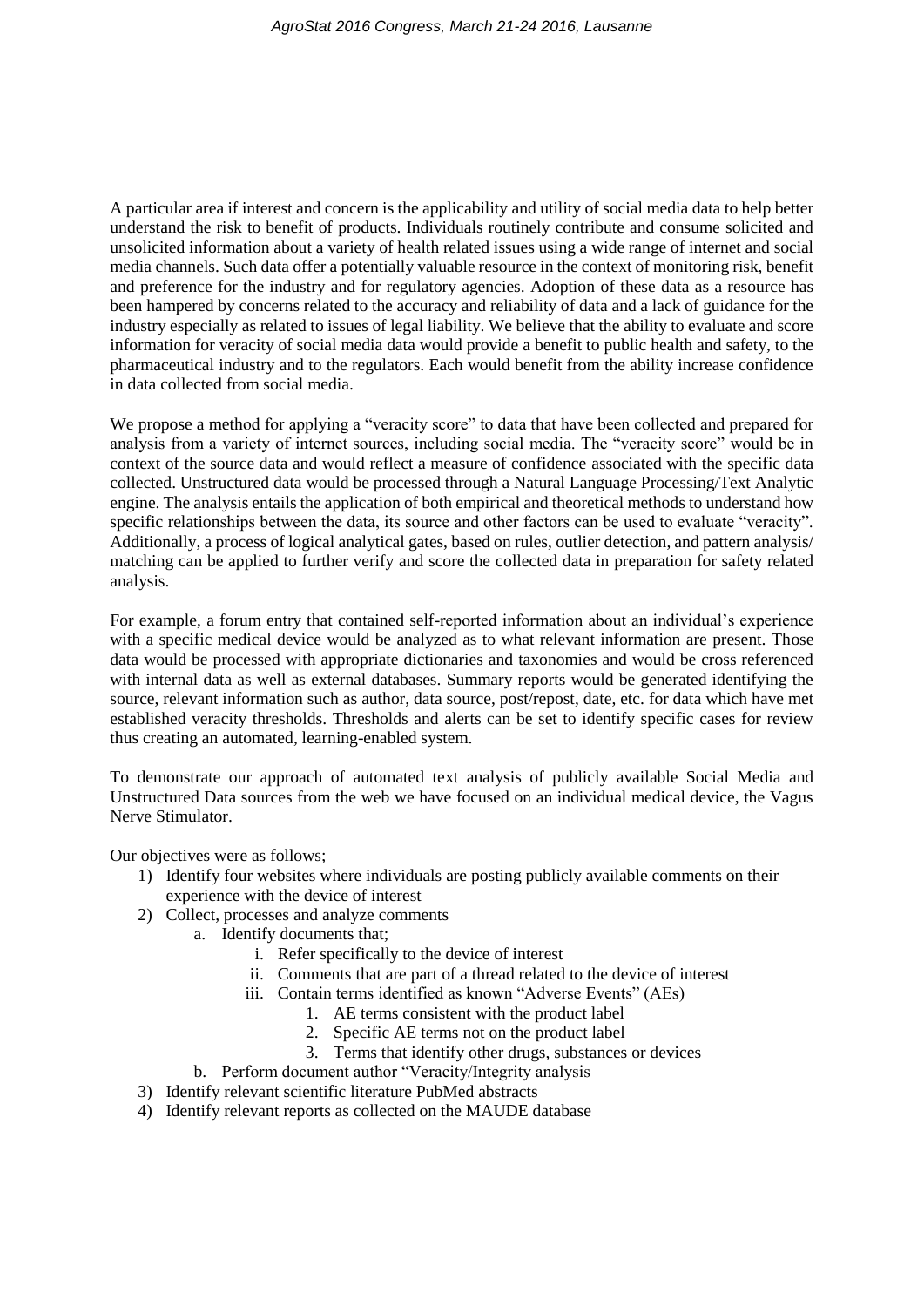The collected and processed information will be analyzed and reported as frequencies of terms over time. Our goal was to establish a historical baseline for frequencies of specific AE terms and related. Such a base line would establish a reference point by which disproportional increases or decreases in frequency could serve as an "alert" that may point investigators toward a specific area for further analysis. Additionally, the system would be able of identifying terms as specified by the investigator for monitoring and alerting and searching the collected documents.

The information collected from web-based sources can be cross referenced by similar methods as applied to abstracts in MedLine and on unstructured content available in the MAUDE Data base.

Summary of analytic approach to veracity & data integrity;

- 1. *Rules*
	- a. Rules and thresholds based on known behaviors/patterns
	- b. Biological/Clinical Plausibility
	- c. Product label
	- d. IP Address/URL
	- e. Author ID
- 2. *Anomaly Detection*
	- a. Unknown Patterns and Behaviors
	- b. Algorithms used to detect unusual patterns
	- c. Multivariate outlier/inlier detection
	- d. Constant findings
	- e. Clustering/association analysis
	- f. Distribution analysis
- 3. *Predictive Modeling*
	- a. Complex Patterns
	- b. Identify patterns which describe inaccurate information
	- c. Apply unsupervised/supervised learning techniques
	- d. Like patterns of comments and content
	- e. Author verification
	- f. Higher level concept disambiguation
- 4. *Network Analytics*
	- a. Clustering/Associative Linking
	- b. Discovery through automated link analysis
	- c. Understand complex multivariate relationships over time
	- d. Link authors to suspect content